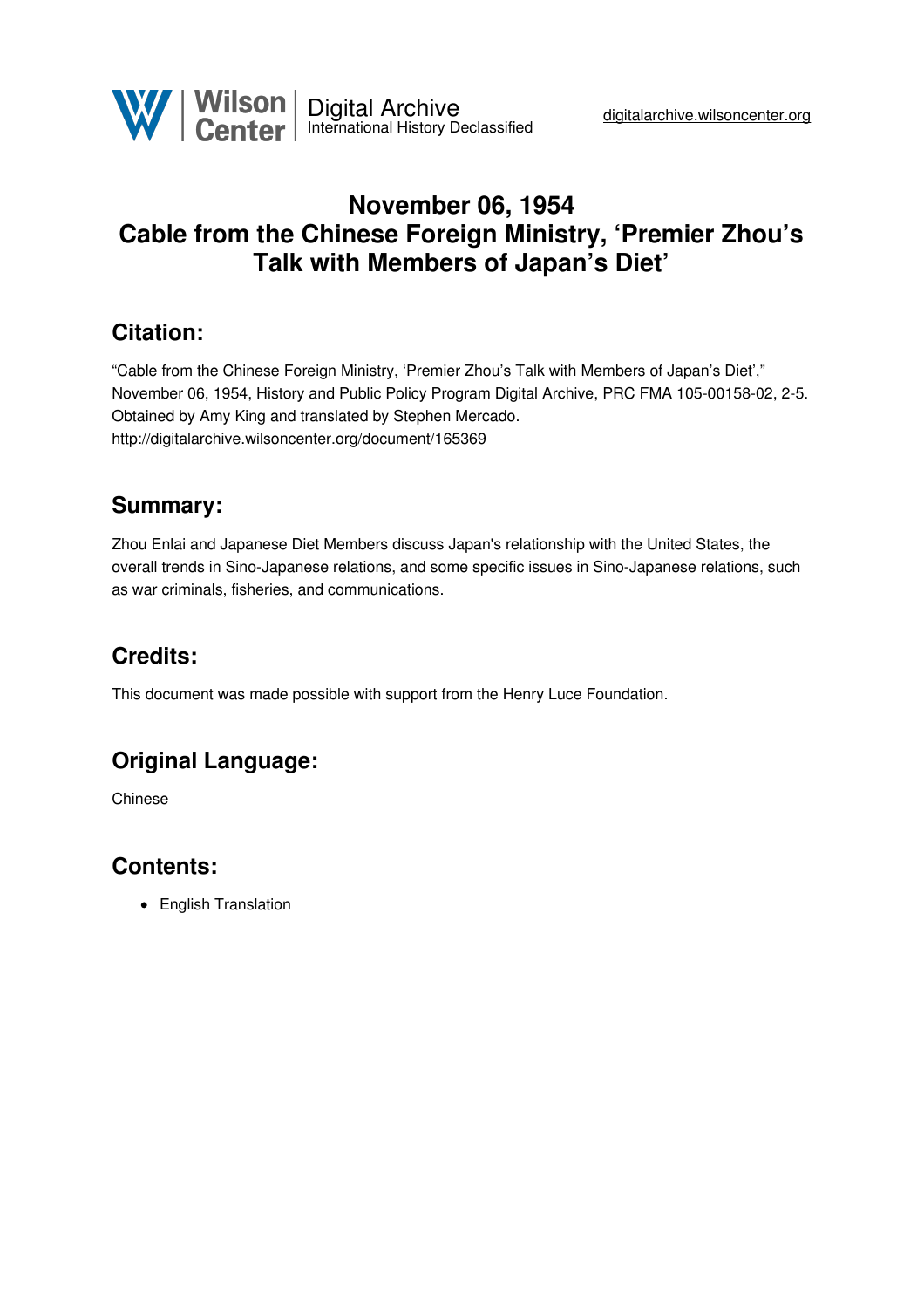| 26                                                                        | Level:    |
|---------------------------------------------------------------------------|-----------|
| Distribute To: Various foreign radio and television                       | Approval: |
| stations                                                                  |           |
| Outgoing No. 303                                                          |           |
| Note: Copies to Zhou's Office, Foreign Ministry (Chen)                    |           |
| Contents: Premier's Conversation with Delegation of Japanese Diet Members |           |

Various Embassies, Consulates, Representative Offices:

Now the talking points of Premier Zhou's talks with the Visiting Delegation of Japanese Diet Members and the Visiting Japanese Academic and Cultural Delegation have been issued and may be passed to first secretaries. Destroy after reading.

Ministry of Foreign Affairs

6 November 1954

Premier Zhou on 11 October received a visiting delegation of Japanese Diet members and a visiting Japanese Academic and Cultural delegation. The talking points were as follows:

(I) Concerning the present situation in Japan: The Chinese people greatly sympathize with the Japanese people's difficult position of presently being under occupation. Japan has always been an independent nation. The period of oppression has been only nine years. Japan will not willingly accept oppression for a long period. In depending on the United States, Japan is unable to obtain independence. China and the United States are both victors of the Second World War, and yet the United States still wants to bully China. The Chinese people in the end did not liberate themselves from the struggle against Japanese militarism but from that against US aggression. Moreover, is not the relationship between Japan and the United States that of defeated country and victorious country? The United States wants to arm Japan and greatly hopes to use it as cannon fodder and to invade others. This road is not a way out. If Japan wants independence, it can only rely on the Japanese people to stand up. This road is difficult, and it may take a comparatively long time, but the Chinese people by their own experience are convinced that the Japanese people will stand up.

When Japan becomes an independent, democratic, and peaceful country, it should have armed forces for self-defense, but this is different from armed forces serving under US armed forces as cannon fodder for the United States and attacking others. Self-defense forces are for defending oneself. No one can interfere with this.

(II) Concerning Sino-Japanese relations: For 2,000 years, China and Japan were in peaceful co-existence. For the past 60 years, Sino-Japanese relations were bad, but this period has passed. We can act so that past history does not repeat itself, because there exists a latent friendship between the Chinese and Japanese people. A vivid example is when the armed forces laid down their arms on 15 August [1945]. The Japanese have become friendly with the Chinese. The Chinese regard the Japanese as friends and hold no grudge against them. Many former Japanese soldiers participated in the work of the Chinese people's liberation. Both sides have established a true and reliable friendship. It is entirely possible for us to improve Sino-Japanese relations on the basis of such friendship.

For its industrialization, China requires a peaceful international environment to engage in construction. China will not invade others. Our constitution stipulates a diplomatic policy of peace. China's powerful armed forces are for self-defense, and they can only be for self-defense. China's shipbuilding capability is poor. In 10 years, we will still not have caught up with Japan. As for invading Japan, it goes without saying that we are subjectively unwilling, and objectively unable, to do so. "Industrial Japan and agricultural China" is the road to war. The reason is that an agricultural and poor China would arouse aggression in others. There has been such experience in history.